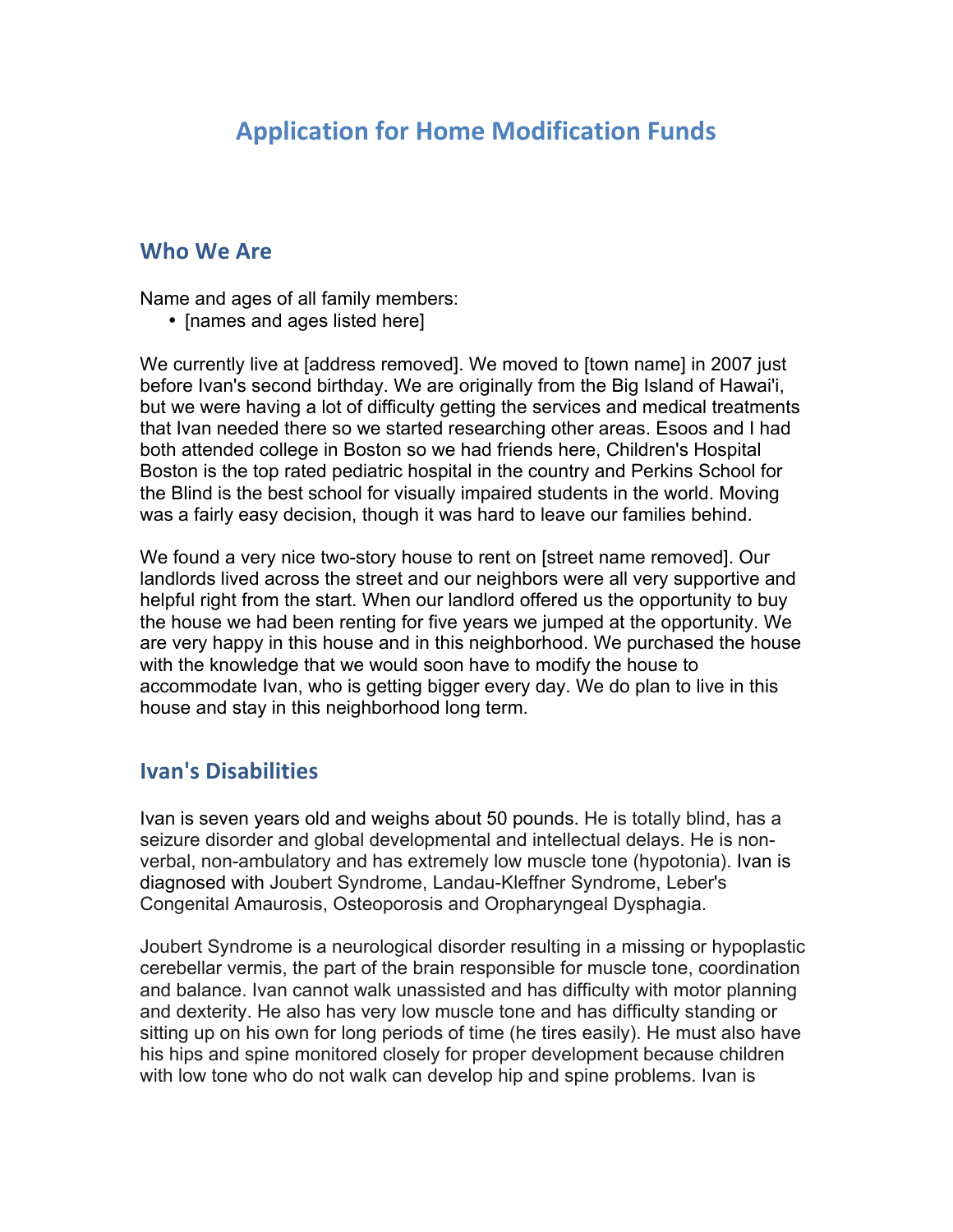currently diagnosed with osteoporosis as well, so we encourage him to stand and move as much as possible, but this is all done with assistance.

Landau-Kleffner Syndrome is a seizure disorder characterized by seizure activity in the language center of the brain. Ivan cannot speak verbally or communicate through sign language. He does understand some of what is said to him, but his receptive language is also impacted by the disorder. Mostly he communicates by smiling, laughing or fussing. His emotions are actually pretty easy to read.

Leber's Congenital Amaurosis is a disorder affecting the retina which causes severe retinal degeneration from birth. Some children with LCA can see light or shadows, but Ivan has been completely blind since birth.

Oropharyngeal Dysphagia is a swallowing disorder that in Ivan's case is most likely related to his low tone and sensory issues. Ivan has difficulty understanding what kind of food or liquid is in his mouth and often chokes or aspirates while eating or drinking. He has to be fed carefully and can only drink thickened liquids. Ivan loves to eat and actually enjoys a wide range of foods, but he cannot feed himself and all of his foods need to be cut up really small and fed to him very slowly. Feeding Ivan dinner, for example, usually takes about 90 minutes.

Ivan does receive PCA services through his insurance (22.75 hours a week) to help us at home. He also attends Perkins School for the Blind five days a week as a day student (he is not residential) where he receives services from a Teacher of the Visually Impaired as well as all his therapies (Occupational Therapy, Physical Therapy, Speech Therapy, Music Therapy, Orientation & Mobility, Art Therapy and Adapted Physical Education). Ivan is placed at Perkins through an IEP with outside placement with our School District. His tuition is paid for by the town, but there are no additional costs. Ivan does also receive extra physical therapy and aquatherapy at Franciscan Hospital, but this is covered by his insurance.

Ivan's social worker and case manager at Perkins School for the Blind:

[name and address removed]

Ivan's School District case manager and out of district coordinator:

[name and address removed]

Ivan's pediatrician:

[name and address removed]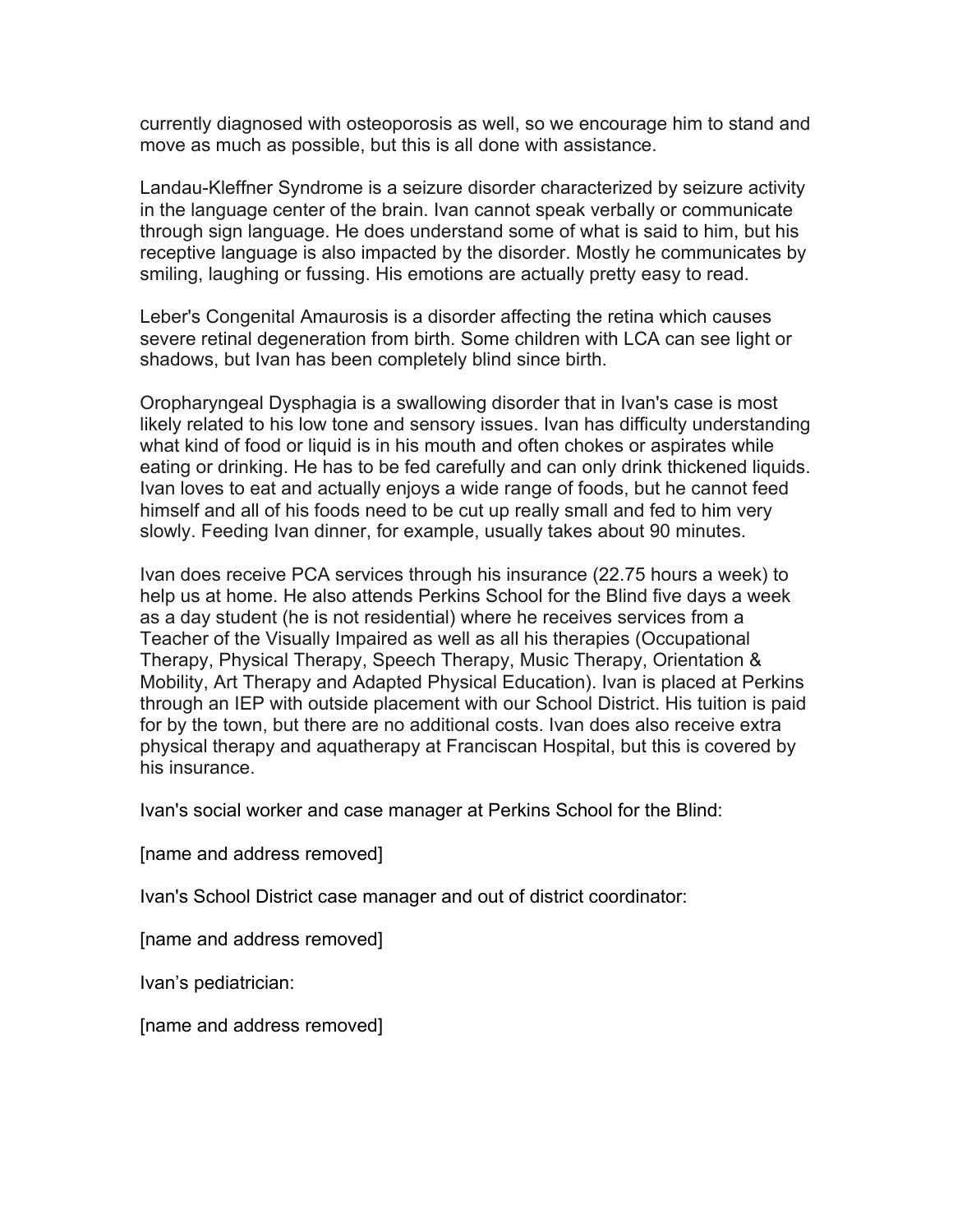# **Our Project**

It is very important to us that Ivan continue to live at home with us for as long as possible. Ivan has a lot of challenges and we feel that only his parents can truly address all of his needs, including his social and emotional needs.

As Ivan is getting bigger, it's becoming more and more evident that he needs to be able to live on the first floor of our house. Since the only bathroom in our home is on the second floor, we need to build an accessible bathroom for him on the first floor as well as a wheelchair ramp so that he can get into the house. Building the bathroom will also allow us to create a new door into the dining room that will accommodate the size of a wheelchair.

Our plan is to build an "L" shaped ramp that will start at the sidewalk in front of our house and come in on the left side of our front porch. We will need to put in a new storm door on that side and also build a higher floor for the front porch so that Ivan's chair can wheel directly into our front door (which is currently up on a 6 inch threshold).

We will move Ivan's bedroom downstairs (no modifications necessary to do that) and build an addition off the left side of the house to encompass a small changing room and large accessible bathroom. The changing room will have a changing table and some storage for Ivan's clothes (at wheelchair level). The bathroom will have space for a wheelchair, an open sink, grab bars around the toilet, and an accessible bath tub. The bathroom will also have a large door that will enter into the dining room so that Ivan's wheelchair can be wheeled into the dining room.

Because the bathroom will have to be built as an extension, we are also going to have to dig a foundation and heat the new bathroom.

The full cost for the project is [cost removed]. Break down of cost is as follows:

Material: [cost removed] Labor: [cost removed]

## **Funding**

We have applied for (and anticipate receiving) [grant and amount removed].

We have also applied for (and have been approved) [grant and amount removed].

We have also applied for (and our application is pending) [grant and amount removed].